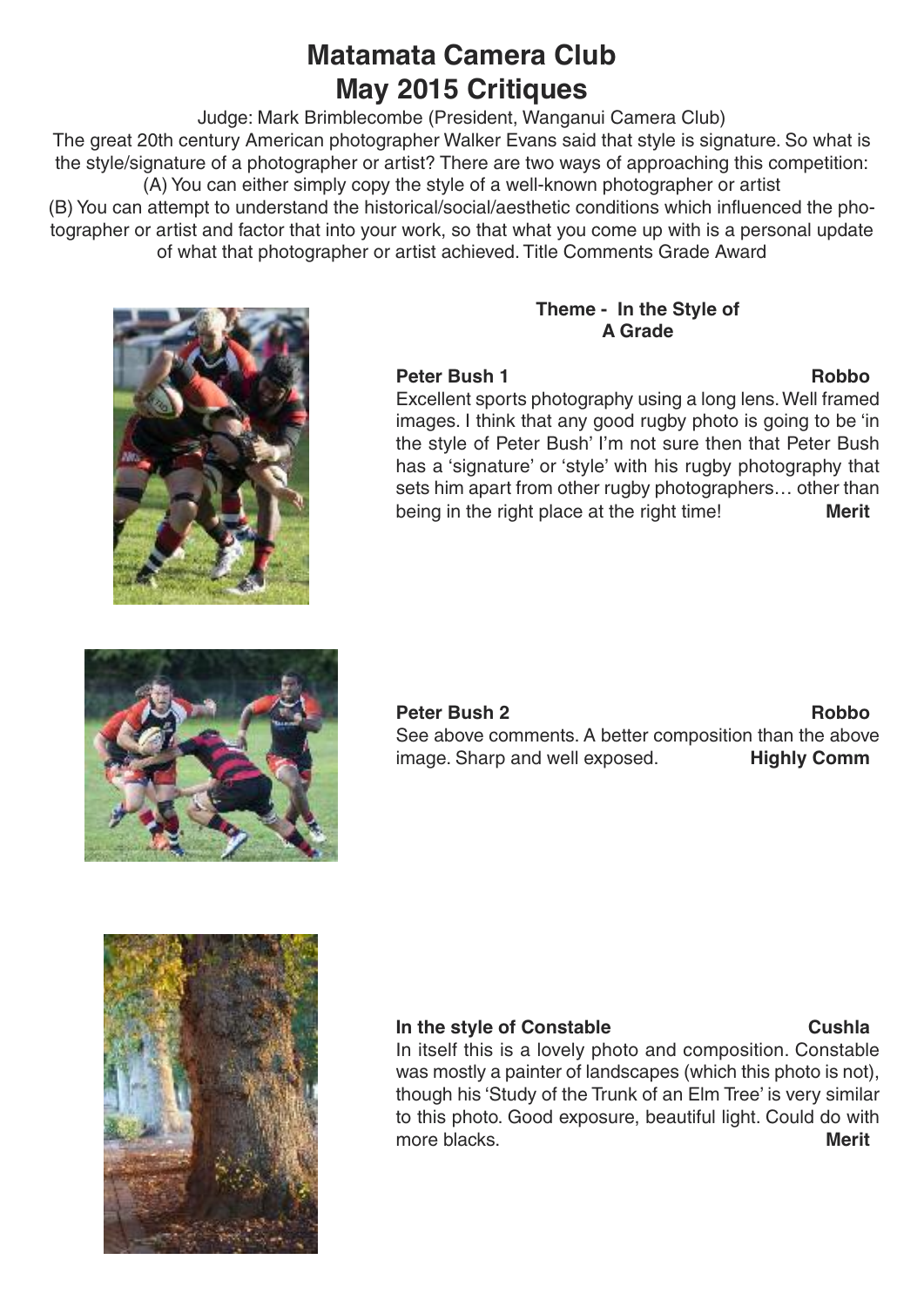

### **In the style of Van Gogh Cushla**

I'm not sure how this photograph is 'in the style of' Vincent Van Gogh. It lacks the intensity of colour and impressionistic style of Van Gogh. The portrait may bear some resemblance to Van Gogh himself… showing his left ear rather than the 'self-mutilated' right ear. **Accepted**

# **In the style of Van Gough Composition Sue**

This image is reminiscent of Van Gogh's 'Starry Night' painting with the swirly clouds. Very clever manipulation of a photograph to emulate the artist's style, however this is done to the degree that it is no longer recognisable as a photograph. I believe that a good photograph of anything needs to be dis-

tinctively a photograph and not a painting. **Accepted**



## **In the style of Van Gough – Sunflowers Sue**

This is a very good 'copy' of Van Gogh's sunflower paintings. My comments about the earlier image to do not apply to this image where it is much more evident that the image is a photograph. Very good lighting and saturation of colour in this image too. **Merit**



### **Karl Bossfieldt Carl**

This flower image is a very good 'in the style of Karl Blossfield', especially being in monochrome and because of the composition and lighting of the subject. The slight warm tint on the photo is very good too. **Merit**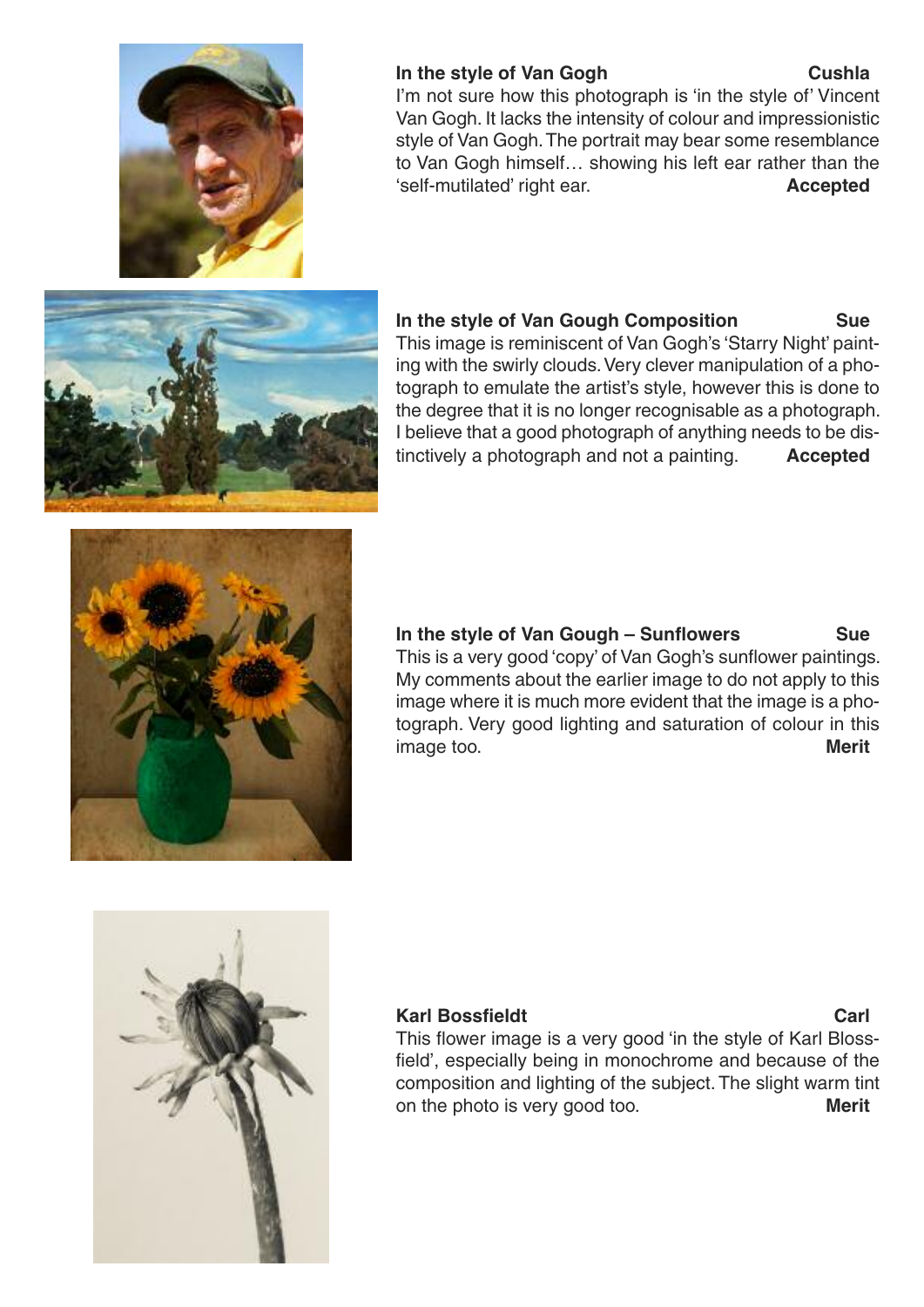I've seen the monochrome photos that Lara Platman has shot with a Leica M9 Monochrome camera and processed in Silver EFEX Pro 2. I use that software myself for great effect, but sadly don't have an M9. This photo is a very good black and white image. I simply have not seen enough of Platmans work to recognise her style in this photo. Perhaps some similarity to the Nurburgring 24 hours B&W portfolio on her website.Very nice photograph and a very strong composition. Well processed. Lots of wonderful interest with the people in this photo. **Honours**

### **B Grade**

**In the style of Guy Griffiths Car 25 Brie** The camera technique used here (slow shutter speed and panning to 'freeze' the action) is the same as was used by Guy Griffiths for his many famous photos of racing cars in the 1950s.The 'vintage' racing car in these two images also matches the era.The car 48 photo is better exposed and the car is sharper. **Merit**

**In the style of Guy Griffiths car 48 Brie** See above **Highly Comm**

**Redoute Rose / Pierre Joseph Liz**

These two rose 'photos' are superb 'in the style of Bedoubte's rose paintings'. Many of his painting are actually more vibrant in colour, but these two are superb for their antiquated and watercolour look. I especially love the second image with movement or DOF blur in the two closest leaves (making this a photograph and not a painting) and the wonderful detail in the rose flower. I would love to see a higher resolution image of this photo (Note: we have abandoned all DPI sizing rules here at the Wanganui Camera Club!)

**Highly Comm**

**Second Redoute Rose Liz**















**Honours**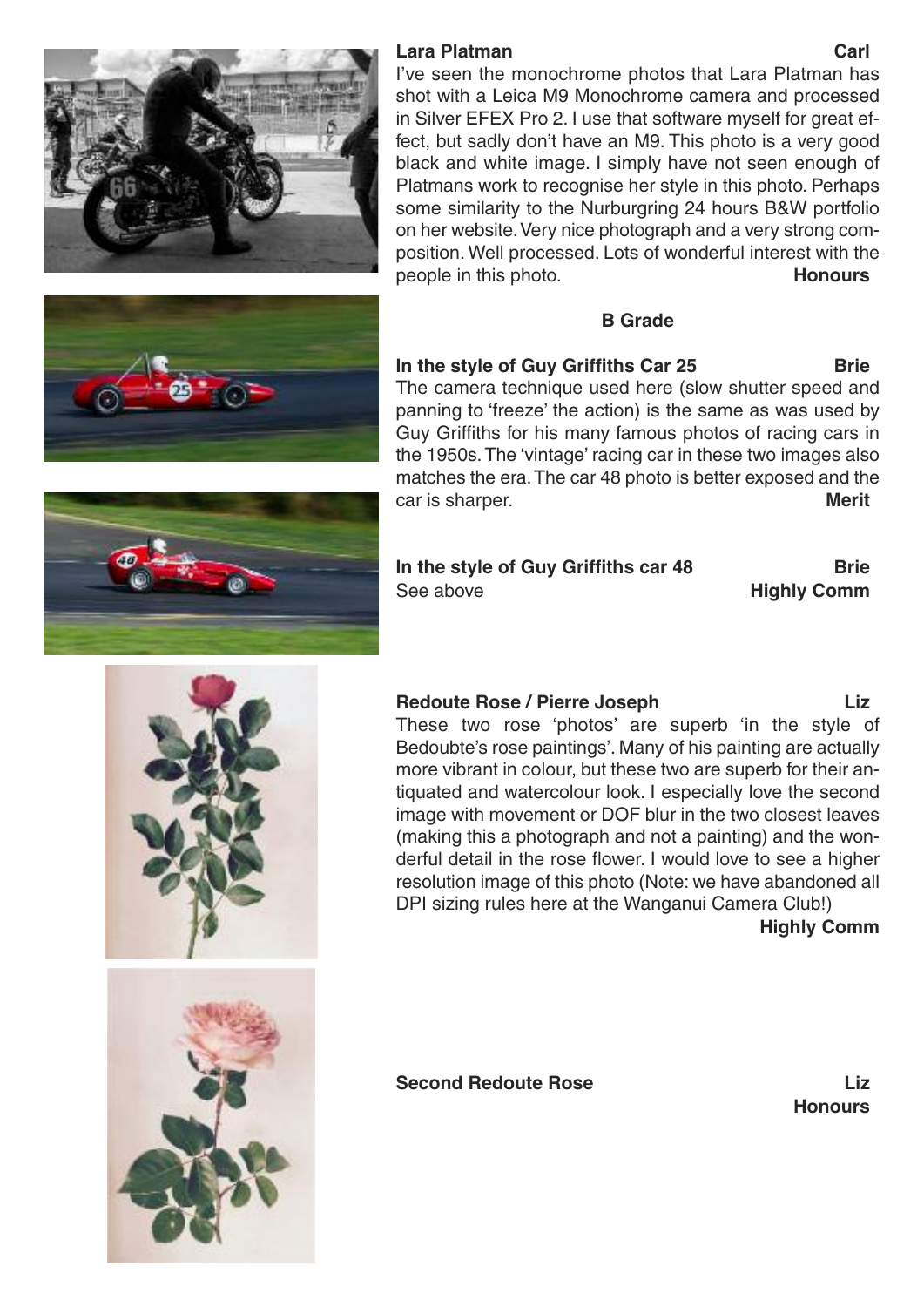### **C Grade**



### **Inspired by Karsh Geoff**

The photographic style here is certainly NOT Karsh's dramatic and contrasty lighting. Most of Karsh's portraits are also of individuals with a few 'royal' couple shots. Most also use studio lighting.Well the title says 'inspired'… but the set subject is 'in the style of'. Very nice monochrome portrait of this couple, conveying emotion and feelings. **Accepted**



**Ryan & Naomi (by a Birchan student) Geoff** This photo appears to have the same two subjects as the previous image. Not sure of the title and whose style this photograph emulates. Nice portrait and use of fill in flash. Good colour exposure. Would have 'performed' better in the 'Open' category. **Accepted**

### **Sea bird resting, Rod Morris Mary**





### **Standing Still, John Shaw AP**

The 'stylistic' comment for the previous photo applies here too. I don't see John Shaw in this photo. Having said that… this is a beautiful photograph, well-conceived and executed. Great use again of shallow DOF. All great colour photos are in my opinion great colour compositions too…. and this is one of those **Highly commended**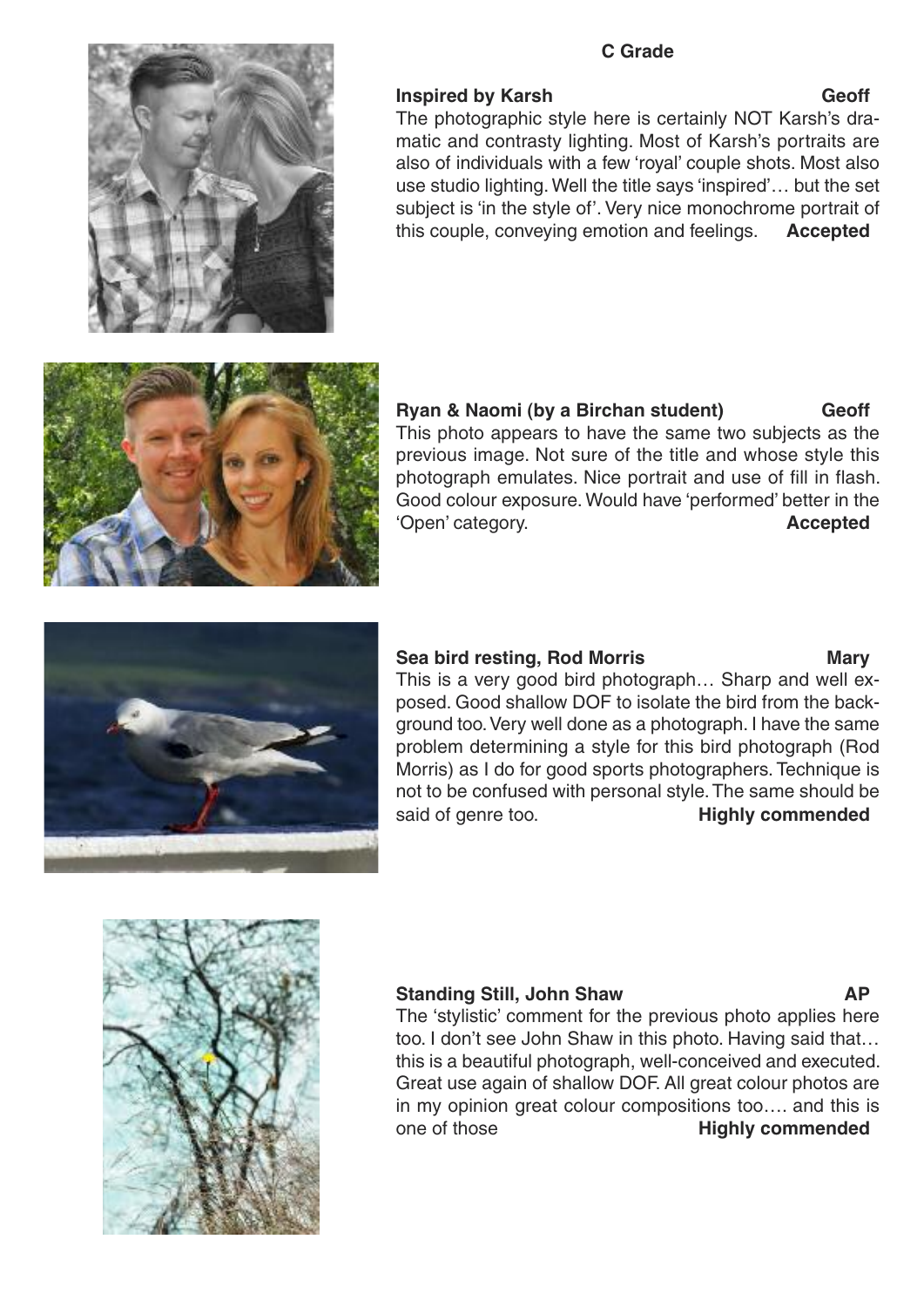### **Wanderer, John Shaw AP**

Interesting image and composition… which in my opinion would be better as a square. Very appealing image.

**Merit**

## **Winter feast, Rod Morris Mary**

Well captured and composed photograph of this bird. Perhaps not quite sharp enough and focused on the eye. A good documentary ornithological photo like any other good bird photograph. **Merit**

> **Open A Grade**

### **Take My Photo Robbo**

This is an unconventional composition which I think works well because of the square aspect ratio. Very good colour composition too… warm colours top left, cool colours bottom right. The handbag held by the photographer balances the picture well. **Highly Comm**

A very good high-key baby photo. Lovely soft tones and textures throughout – naturally. I think a little more diagonal angle for the subject would be good… I'm wanting to tilt my head to get a better look at the face. **Highly Comm**

**Flames Cushla** Another interesting composition with lots of lovely black 'negative space'. Good use of slow shutter speed for movement in the flickering flames. **Merit**

# **Day 10 Cassandra**











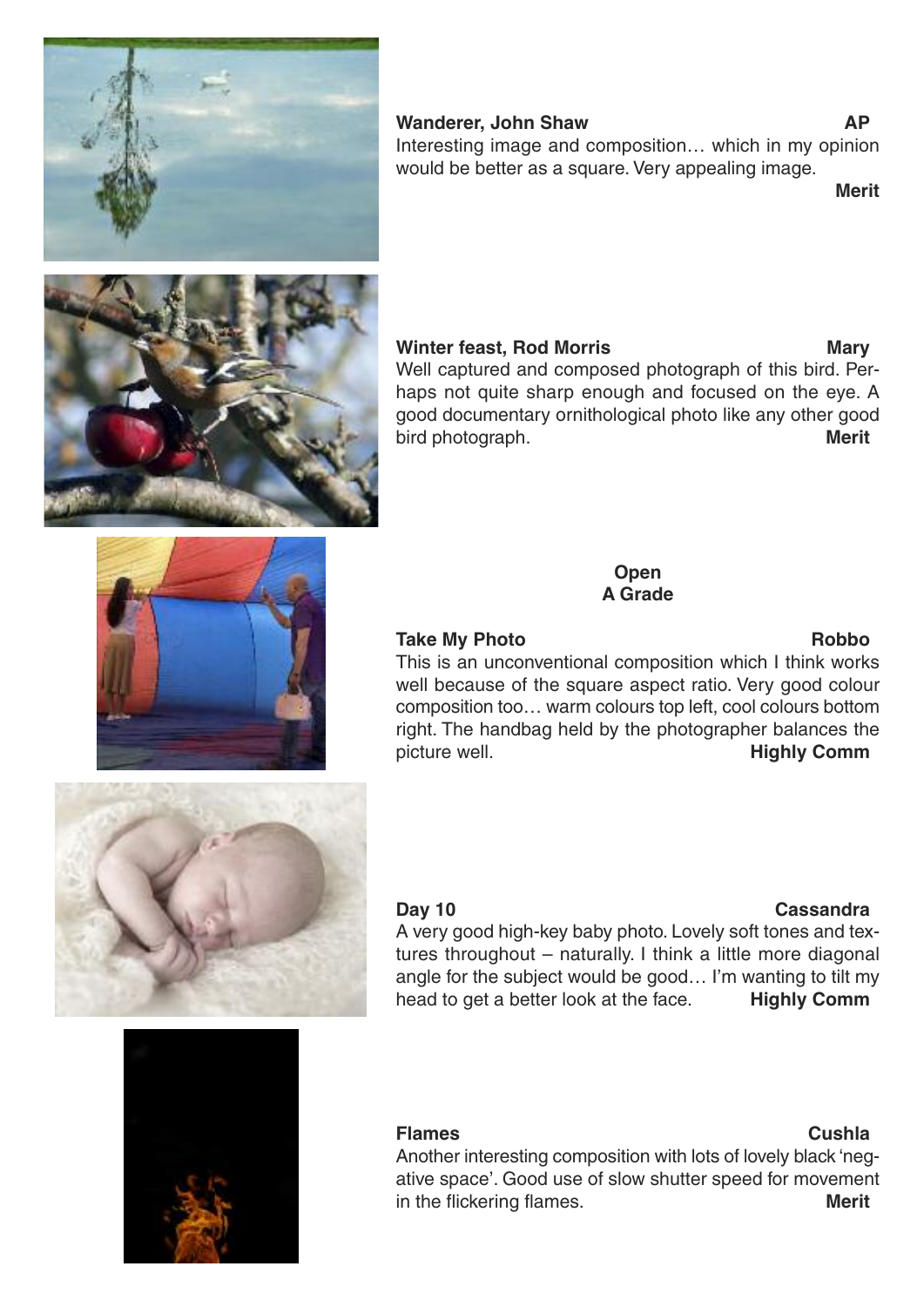

### **Flight at First Light Carl** A beautiful colour photograph and a very strong balanced composition. This is my choice for the image of the month. **Honours**



### **Free Falling Sue**

Beautiful sharp image with good use of shallow DOF and bokeh. The contrast in the image is probably just right… though I wonder if it would be improved by lifting the highlights and lowering the darkest areas (to black). **Merit**



**Crack** of Dawn **Brie** Nice foreground in this silhouette, with reflection in the water. **Merit**

**B Grade**



# **Balloon Watching Elaine**

Very good photo because of the inclusion of the observers (and photographers). Very good camera exposure. I feel that a little more could be shaved off the top of the image.

### **Highly Comm**



### **Lighthouse Liz**

This is a simple and strong composition which I find very appealing. The boat and its mast could be cloned out. I think there needs to be a vertical lens correction (see develop mode in LR)… as the building appears to be vertical but the horizon is not level. Colour temperature is spot on. Love the red lines (top right) in this composition. **Highly Comm**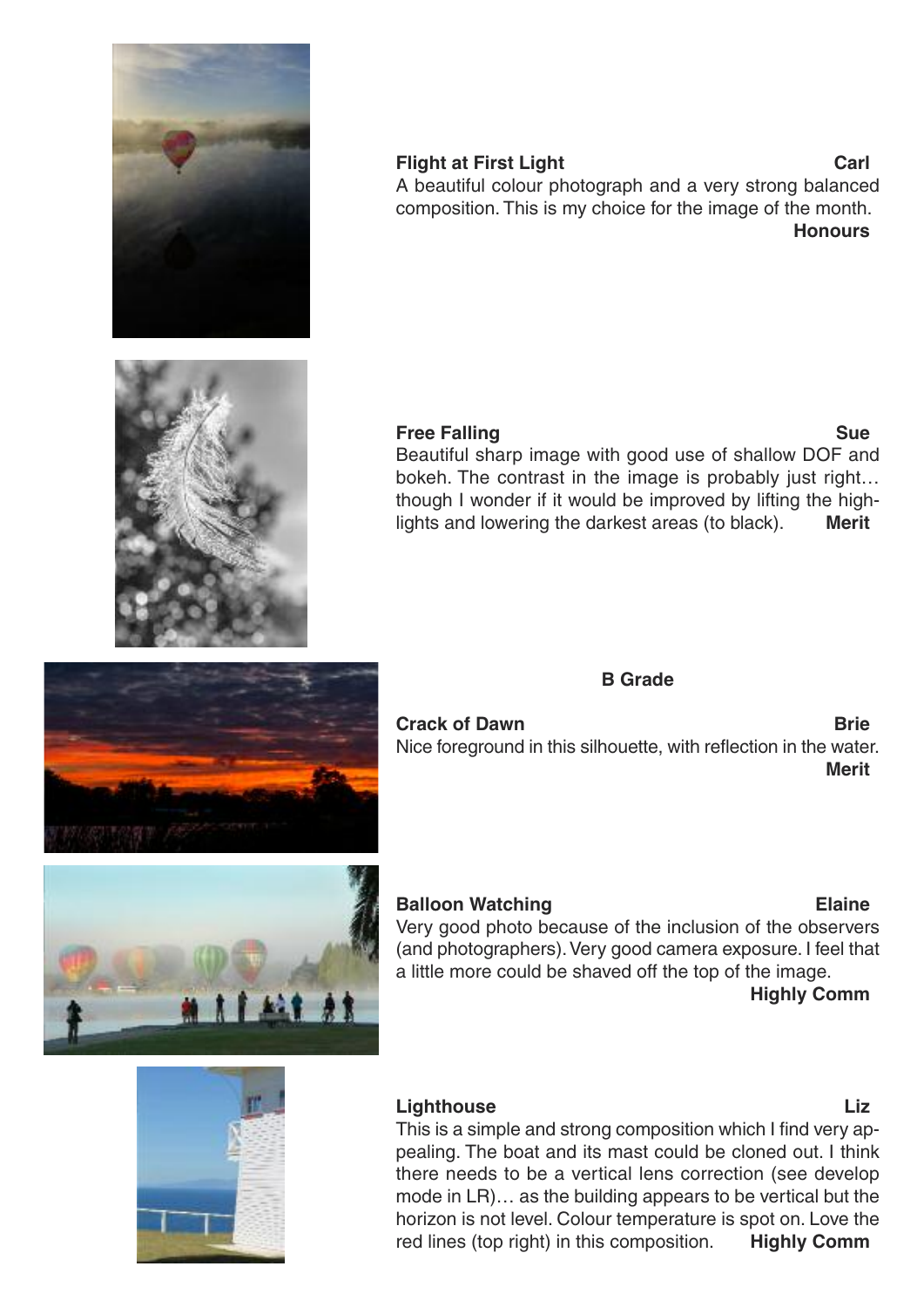

### **Nearly Three Amanda**

# Beautiful black and white image… superbly processed. Sharp and well composed… and posed. I'm not sure about the title, as I think it robs the viewer of the opportunity to discover. I would clone out the darker stalks on the right edge of the photo.This photograph communicates well. **Honours**



# **Simba Takes Flight Sonya**

Very interesting photo, with lovely back lighting. Processed well to lift the shadow detail. I feel that just a tad more on the bottom to include more feet would 'ground' the image.

**Highly Comm**

## **C Grade**

### **Young Love Geoff**

## The composition is very good with this photo. However it is an almost impossible exposure situation to shoot in with the subjects in shadow and the background being so bright. Not even the fill in flash could cope with this I think. I would have approached this challenge by only slightly over exposing the background in the camera and then seeing if my flash had enough grunt to fill in the shadow areas. **Merit**



### **Sandfly Bay Mary Mary**

Good exposure and composition for this landscape photograph. Cropping a little off the top of the image (and so also removing the lens vignette) and levelling the horizon would enhance the image. **Merit**